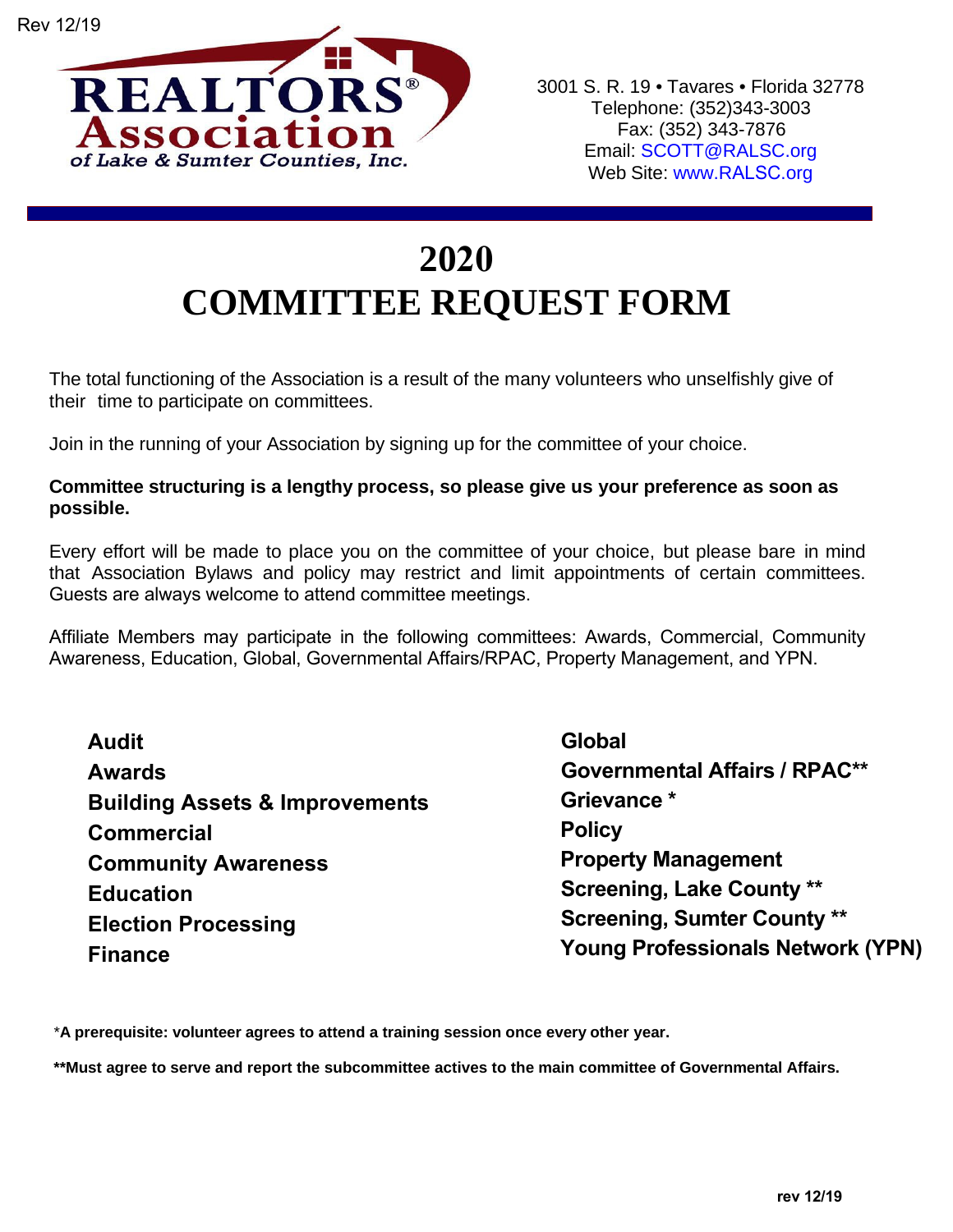## **COMMITTEE FUNCTIONS AND RESPONSIBILITIES**

**Audit:** Responsible for interviewing and making recommendations to the CEO as to which Auditor to contract to perform the Annual Audit of the Association's books every other year.

**Awards:** Revising the Production Awards applications and forms as needed. Plans and organizes the Awards Banquet each year for the Million & Multi-Million Dollar & Lease Club Producers. The Awards Committee year commences in April.

**Building Asset & Improvements:** Responsible for obtaining bids for remodeling or changes to the facility. (examples: any building remodeling, including painting, roof, etc). Also taking inventory of the Association's equipment (computers, etc).

**Commercial:** The purpose of the Commercial Committee is to provide the committee's members an opportunity to meet, discuss issues and matters that affect their business and ability to do business. It also provides a mechanism for input regarding the development of legislative initiatives that relate to the commercial real estate practitioners. This committee has a close working relationship with the Education & Governmental Affairs Committees.

**Community (REALTOR®) Awareness:** Duty of the Committee is to promote the REALTORS® image throughout the community. The committee is funded to fulfill their mission. (i.e., advertising by the use of TV commercial, business and other means, etc.)

**Education:** Provides the staff liaison with the type of courses they believe the members would like to have offered by the Association. Works with the liaison to select the dates, times and per member cost for each course. Committee members have first choice to monitor the courses on behalf of the Association (i.e., introduces the instructors, monitors students arriving and leaving the class room in accordance with the DBPR and/or Florida Realtors® requirements for C.E. Credit, and submits all the course documentation to the liaison at the end of each course and etc., if applicable.)

**Election Processing:** Responsible to verify the electronic votes received at the Association office for the Annual Election. Also responsible for verifying the votes received for bylaw changes.

**Finance:** The role of the finance committee is primarily to provide financial oversight for the organization. The committee performs the following duties: Budgeting and Financial Planning, Develop an annual operating budget with staff and Monitors adherence to the budget.

Reporting: Develop useful and readable report formats with staff, sets forth goals & proposals, Work with staff to develop a list of desired reports noting the level of detail, frequency, deadlines and recipients of these reports, present the financial reports to the full board.

Internal Controls and Accountability Policies: Create, approve and update (as necessary) policies that help ensure the assets of the organization are protected.

**Global**: The Committee suggest professional level educational programs, seminars, and courses to the Education Committee which will keep members current on vital issues pertaining to global real estate. The purpose of the committee is to monitor trends, research business opportunities and recommend action to the Board of Directors on matters that affect global real estate.

**Governmental Affairs:** Monitors legislative matters at all levels of the government that affect the real estate industry. Keeps directors and membership informed. Oversees *Great American Realtor® Day*, and *RPAC* and *Screening* sub-committees. (The Screening sub-committee is only utilized in [local] election years.)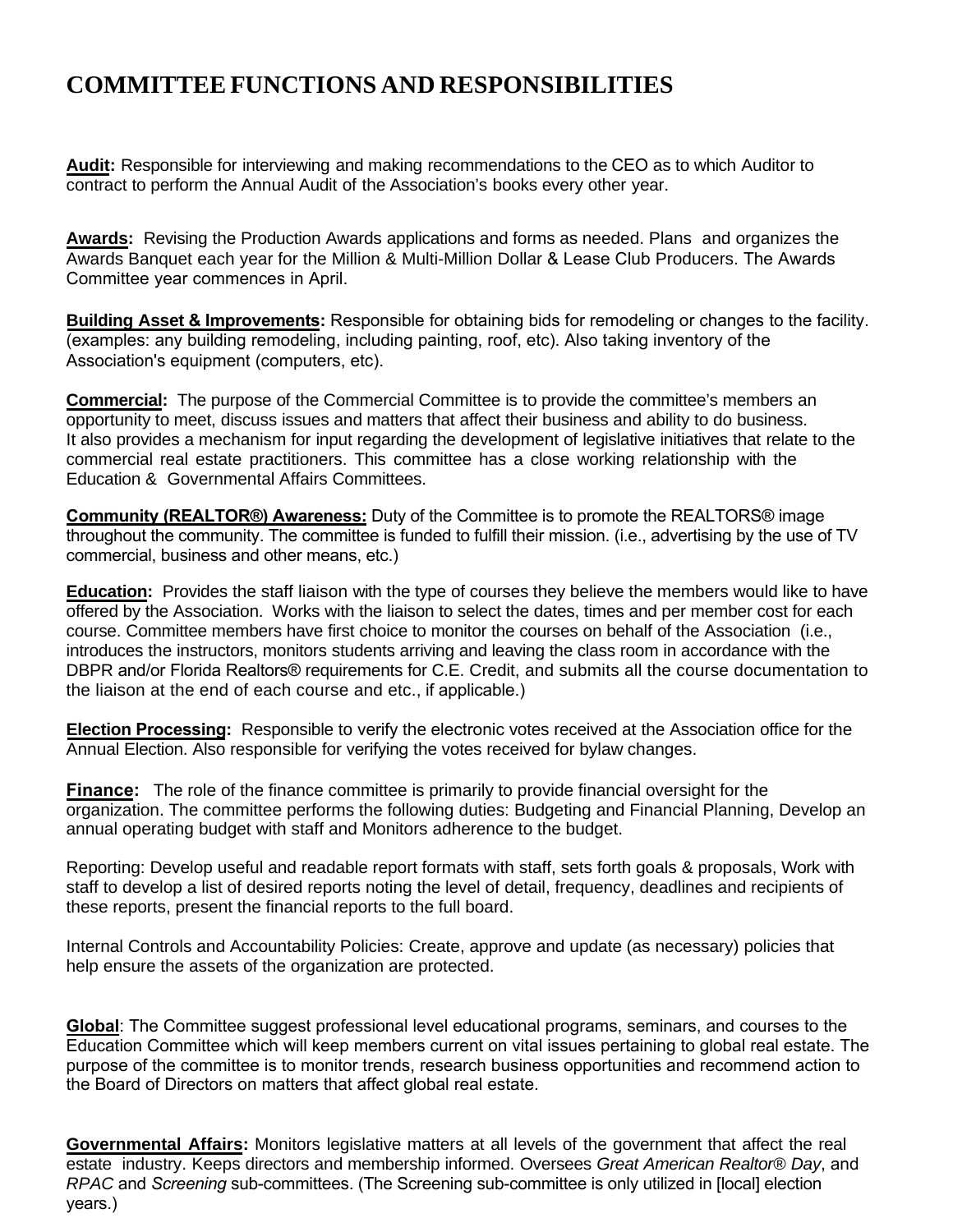**Grievance:** The Grievance Committee's function is to review the ethics complaints that is provided to them at a meeting called by the committee chair to consider the following:

- is the complaint in proper form.
- are all necessary parties named in the complaint.
- was the complaint filed at the Association within 180 days after the facts could have been known or from the date of closing in a request for Mediation/Arbitration
- Is the respondent named in the complaint a member of the Association, and was the respondent a member of any Association at the time of the alleged offense?
- is the litigation or any government agency investigation or action pending related to the same transaction.
- is the correct Articles of the Code of Ethics are charged

**Policy:** Reviews Association's Bylaws and Policy manual and makes recommendations for revisions to the Board of Directors.

**Property Management:** The purpose of the Property Management Committee is to provide the property management members and opportunity to meet and discuss issues and matters that affect their business. The Committee also provides a mechanism for input to the Board regarding the development of programs, products and services as it relates to the property managers. This is also a vehicle to educate members about the value of working with property managers.

**RPAC:** The committee's purpose shall be to educate members on the purpose of the RPAC and why members should donate money to RPAC. They shall also inform the individuals what the money they donate could be used for. *(A sub-committee of Governmental Affairs)*

**Screening (Lake Co. or Sumter Co.)**: Screens candidates running for Government offices every other year i.e., County Commission, School Board, Supervisor of Election, Sheriff, Property Appraiser, Water Authority, State and Federal offices. Makes recommendation for candidate funding to the main committee of Governmental Affairs.

**Young Professional Network (YPN):** The committee members promote activities, programs, services and products that assist the real estate members in preforming their daily duties, such as education and social events. The committee is made up of real estate professional members and has no age restrictions.